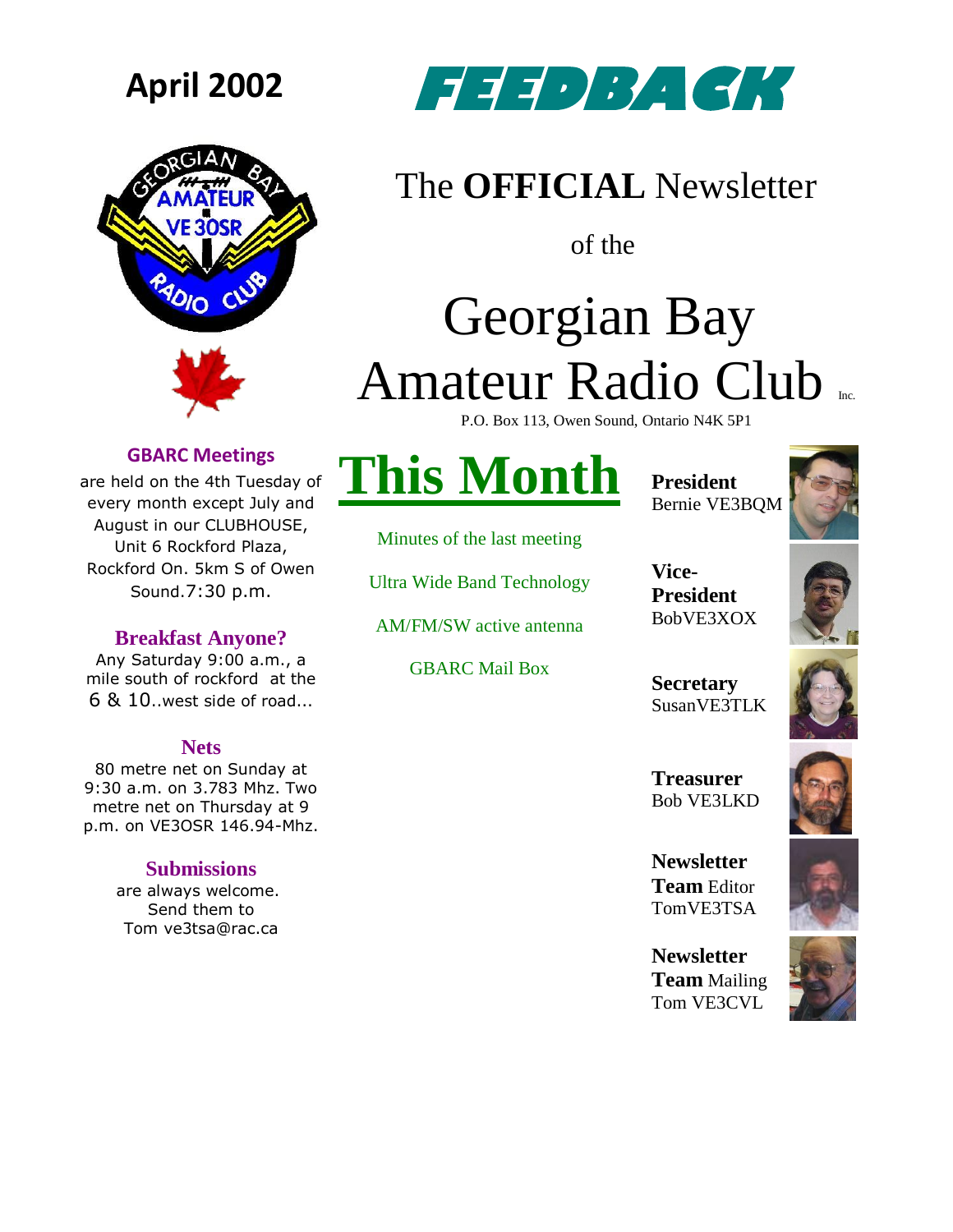

## **Georgian Bay Amateur Radio Club Minutes of Meeting**

Georgian Bay Amateur Radio Club Minutes of March 26, 2002 Meeting

The Meeting was called to order and everyone was welcomed by President Bernie VE3BQM at 7:30 p.m. The Treasurer's Report was given by Bob VE3LKD.

### **Old Business**

Thank you to Aubrey TUQ, Dr. Bob DRB and helpers for being the chefs at our last breakfast. Field Day was discussed and we will consider having it at the clubhouse

this year.

#### **New Business**

Ron O'Donoughue visited the meeting on behalf of the "Billy Bishop Heritage Day" to be held on Sunday June 2, 2002. He gave an outline of the events that would be happening that day and requested our help in providing communication. The members agreed to help where possible e.g. patrol displays, watch for medical or other emergencies etc. He was thanked by Bernie VE3BQM.

Tom TSA gave a report of the progress of the basic radio course. 5 students are enrolled and the exam is set for next week. Thank you to the instructors.

Barry Galloway was named as the chairman of the nominations committee. He will be contacting each member to see if he/she will let their name stand for election to the executive. Elections will take place at the May meeting.

A discussion took place on the pros and cons of keeping the clubhouse. Rent is to be increased \$50. a month or \$600. a year. Moved by Bob XOX and seconded by Fred ICS that the executive will negotiate with the landlord for anything up to \$50. a month increase. Motion carried.

There will not be a breakfast at the Clubhouse on Easter weekend.

Moved by Gene IJD that the meeting be adjourned at 9:52 p.m.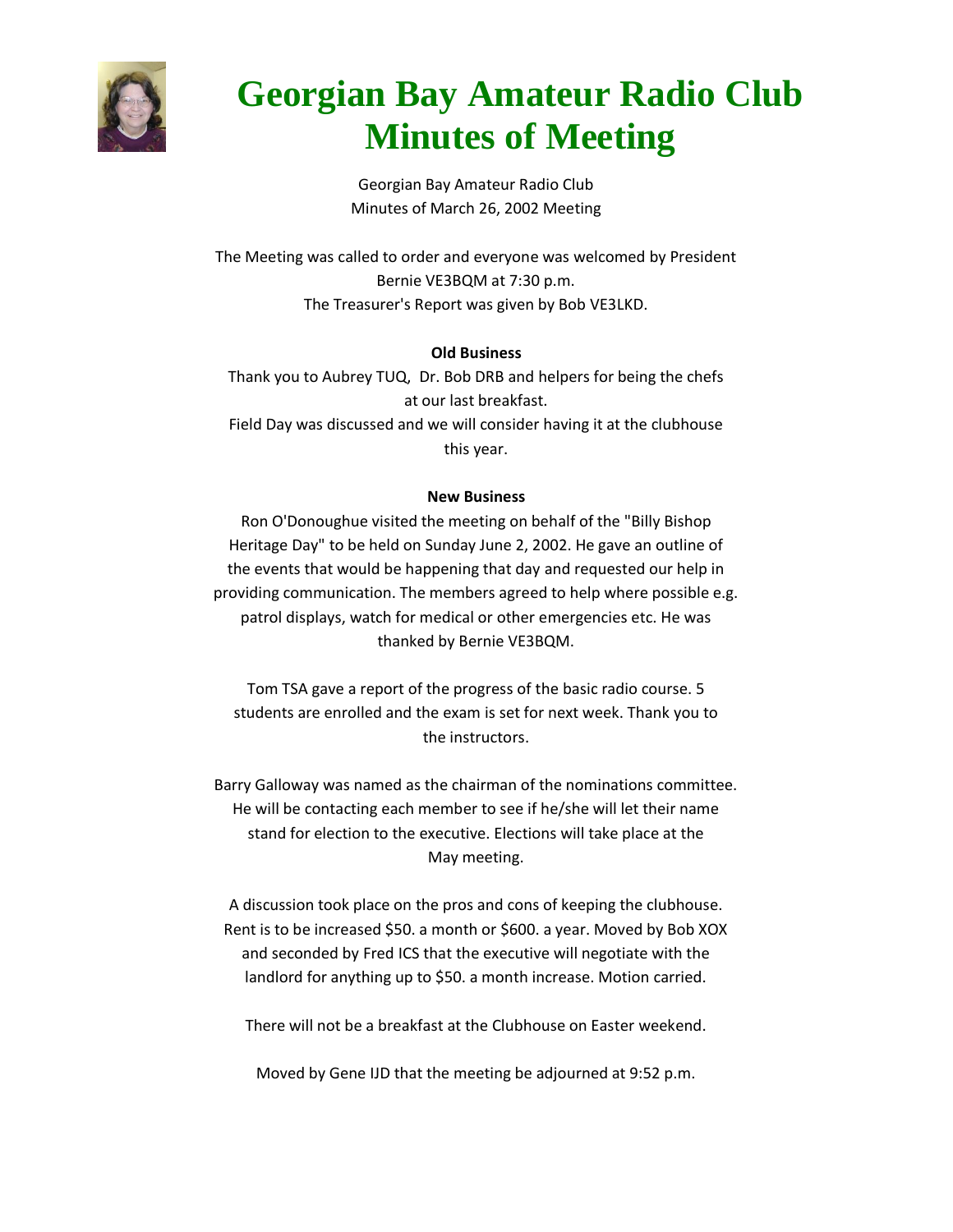### **ULTRA WIDE BAND TECHNOLOGY**

Hi Tom, I wondered if this might be of interest to the Club. Its from my son who works in Ottawa for a firm making computer equipment for industrial use. Dave. VE3DXO

#### **Ultra Wide Band Wireless Radio Technology**

Ultra Wide Band (UWB) is a new wireless radio technology that has the potential to be a truly groundbreaking technology. Conventional Radio Frequency (RF) wireless technologies are based on narrowly assigned bands of the RF spectrum. You are exposed to these bands all the time, whether you know it or not. AM and FM radio stations announce their frequency so you can "tune" in them. Your old cordless phone operated at 49 MHz, while your new one was advertised as operating at 900 MHz or 2.4 GHz. Cellular telephones, televisions, wireless network cards, garage door openers and car door locks are all based on a similar operating principle that restricts the device to operate in a relatively narrow band of the spectrum assigned for that particular class of device. Industry Canada is the Canadian regulatory body that manages the RF spectrum and decides the range of frequencies and the power levels reserved for each type of application, and licenses each company building a product for that application. The equivalent regulatory body in the U.S. is the Federal Communications Commission (FCC).

Last month the FCC approved the commercialization of UWB, an unconventional RF technology that spreads itself out over a wide band (thus the name Ultra Wide Band) of frequencies already assigned to conventional wireless RF applications. UWB will not interfere with these other applications (your cell phone, wireless network adapter, etc.) because the power density of a UWB signal at any given narrow band is very low. UWB uses short impulses of RF energy that are less than a nanosecond (billionth of a second) long, but each pulse has energy spread between 3 GHz or 4 GHz (billion cycles per second) of the frequency spectrum.

Intel expects to demonstrate a 500-Mb link in the near future. Compare this to the current breed of commercial wireless technologies, which include Bluetooth at 1 Mb, 802.11b at 11 Mb and 802.11a at 54 Mb. At 100 Mb plus, UWB technology may someday eliminate the ubiquitous HD15 video cable that connects every computer with a monitor or projector that isn't usually more than 20' away.

*Here's some more info on the subject...editor*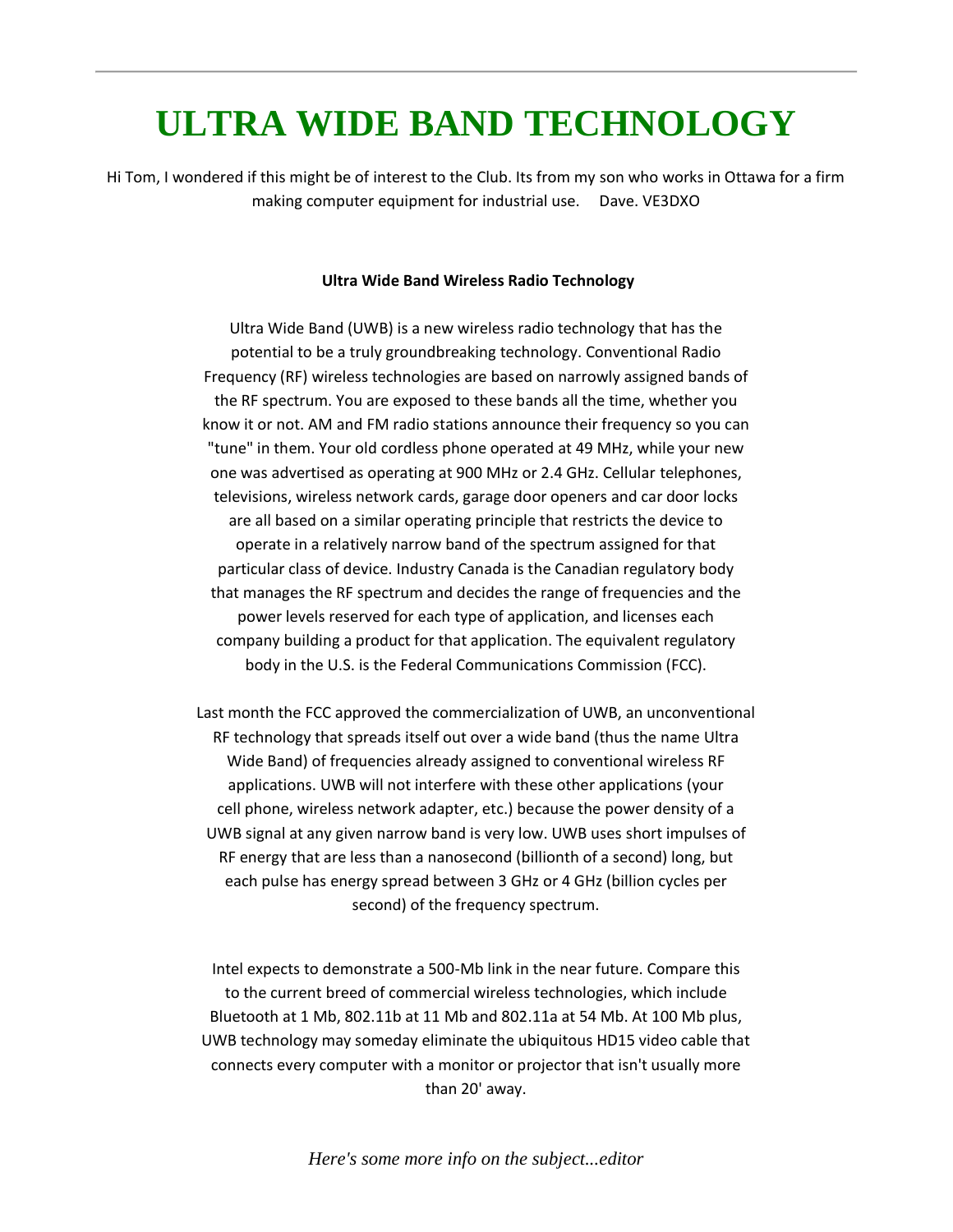### **Ultra Wide Band**

[Ultra-Wideband](http://www.ida.gov.sg/Website/IDAContent.nsf/dd1521f1e79ecf3bc825682f0045a340/1856626048baf403c825698800267e26?OpenDocument) (UWB) is not a very new technology. In fact, it was first developed in the 1960s for the US military. Within the US, much of the early work in the UWB field (prior to 1994), particularly in the area of impulse communications, had been classified for about three decades. It was made public in the mid 90s and is now thought to be the potential next wave in wireless communications.

UWB device transmits very low power radio signals with very short pulses, often in the picosecond (1/1000th of a nanosecond) range using very wide signal bandwidths. UWB uses the same spectrum that is currently being used by conventional radiocommunication devices, including emergency services. It will be important to ensure that there are no adverse effects from UWB on these critical services.

In UWB systems, a transmitter emits sequences of impulses that are detected by a corresponding receiver whose front-end amplifiers are synchronised and time-gated to the transmitted pulse sequences. Data information that is to be sent is modulated onto certain parameters of the transmitted impulse. Such parameters may include the pulse position, amplitude or orientation. In the case of pulse position modulation, a "1" may cause the transmitted pulse to be slightly advanced in time, whereas a "0" may cause a slight retardation in pulse position.

The receiver's front-end amplifiers are enabled for only very short time durations. Therefore the receiver is able to reject most unwanted signals. If enhancements to the received signalto-noise ratio is required, the transmitter can use pulse repetition to send each information bit several times. The receiver then integrates the received signal over several time durations to build up the received signal power.

In UWB systems each transmit and receive pair is active only for a very short period of time. It is possible to envisage many transmit-receive pairs, each with its own unique pulse sequences in time operating within the same area without causing mutual interference. To eliminate discrete spectral lines arising from the transmission of fixed pulse sequences, pseudorandom codes are used to cause a dithering effect and make the final emitted spectrum more noise-like.

Since 1994, as much of the work has been carried out without classification restrictions, the development of UWB technology has greatly accelerated. A number of recent UWB developments in the fields of communications, radar and localisation were demonstrated. A few examples of UWB developments are as follows:

(1) Full duplex UWB handheld transceiver (2) UWB groundwave communication systems (3) UWB Tag & Tag reader (Vehicular Electronic Tagging and Alert System) and (4) UWB wireless Intercom Communication System

UWB has shown promise for many commercial applications, including wireless communications within buildings and the locating of objects on the other side of walls or other barriers. To use UWB for wireless communications, the receiver simply detects whether received impulses have been time advanced or time retarded to know if the data bit being transmitted is a "1" or "0", assuming pulse position modulation technique is used. To use UWB for range-finding applications, the receiver determines the time delay for the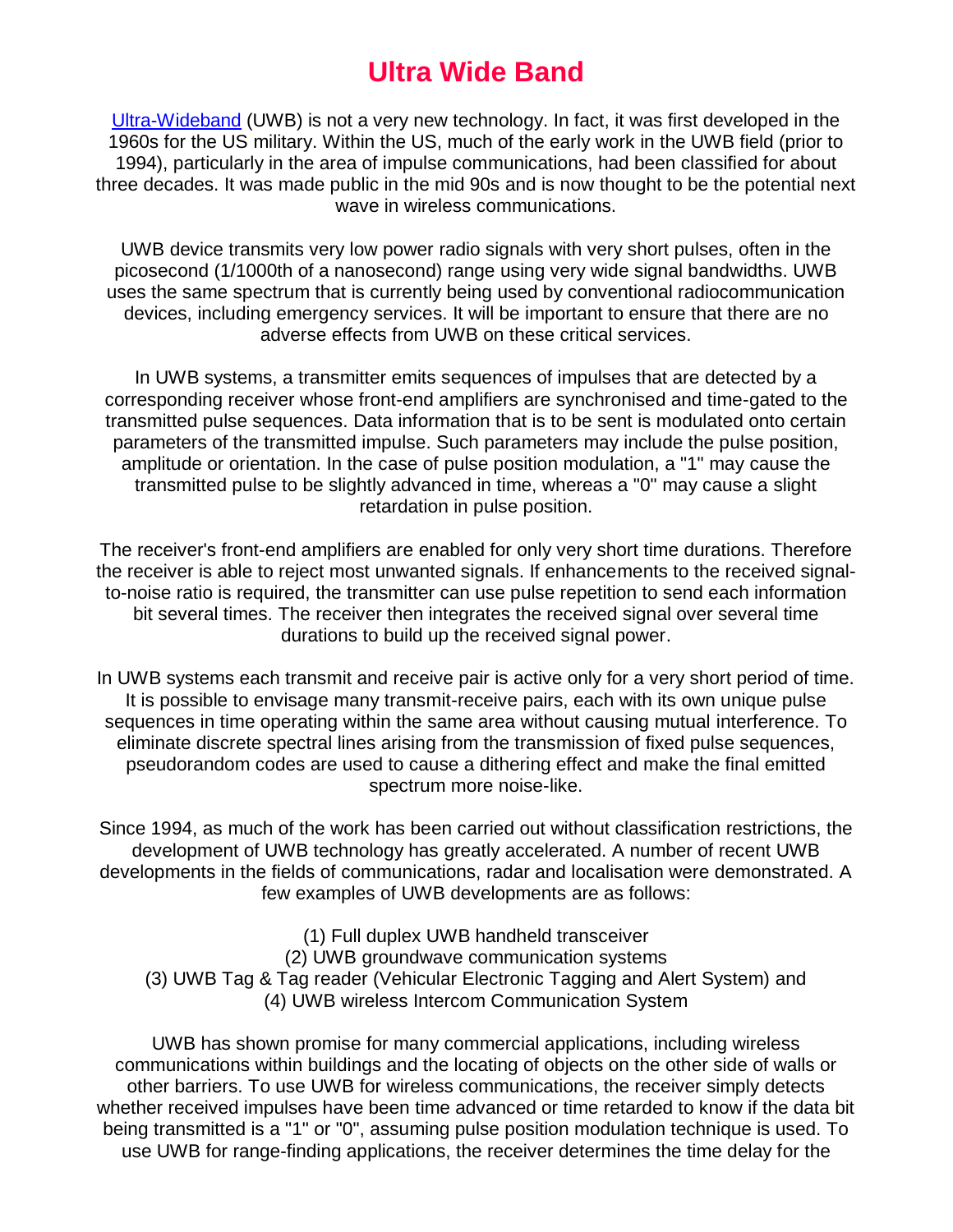signal to get from the transmitter to the receiver and works out the range by multiplying the measured time delay by the speed of light, which is a known constant. To use UWB for radar applications, the receiver extracts information from the reflected signal to derive certain useful characteristics about the target. In all these applications, if the amplitude of the transmitted impulses is kept sufficiently low, it may be possible to keep its frequency spectrum below the ambient radio frequency noise floor and thus operate the system in stealth mode. As it is necessary for a receiver to have prior knowledge of the timing and code sequences of the UWB transmitter to effect detection and decoding, it is very difficult for another person to eavesdrop or intercept UWB transmissions.

### **Links**

**The origins of Ultra-Wideband Technology**  http://www.aetherwire.com/CDROM/Welcome.html

**Ultrawideband (UWB) Signal Characterization Project** http://www.its.bldrdoc.gov/home/programs/uwb/

**New public safety applications and broadband Internet access among uses envisioned by FCC consideration of UWB technology**

http://www.fcc.gov/Bureaus/Engineering\_Technology/News\_Releases/2000/nret0006.html

**Ultra Wideband Working Group** 

http://www.uwb.org/

**What's up with Ultra Wideband Technology** http://wca.org/Year1999/laine/

**Ultra-Wideband Technologies**

http://fusion.gat.com/photonics/uwb/uwb.shtml

**A Brief History of UWB Communications** 

http://www.multispectral.com/history.html

**Ultra Lab Online Guide to Impulse Radio Resources**  http://commsci.usc.edu/ulab/links.html

**Ultra-Wideband Signals for Sensing and Communication: A Master Plan for Developing Measurement Methods, Characterizing the Signals and Estimating Their Effects on Existing Systems**

http://www.ntia.doc.gov/osmhome/uwbtestplan/

**Ten real-life applications utilizing ultra-wideband technologies**  http://www2.csc.com/lef/programs/grants/finalpapers/

### **FCC ET Dockets 98-153**

http://gullfoss2.fcc.gov/cgi-bin/websgl/prod/ecfs/comsrch\_v2.hts?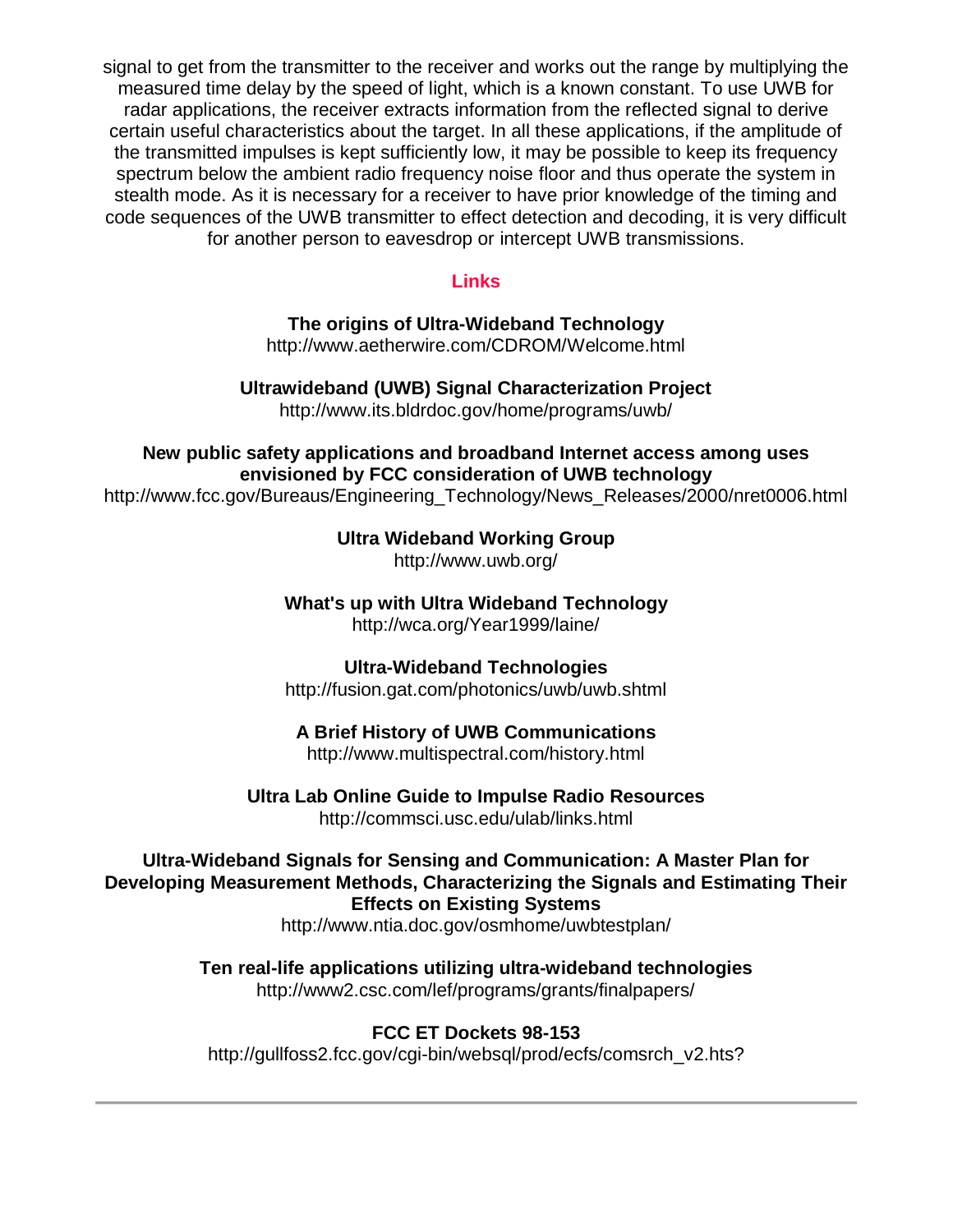### **AM/FM/SW active antenna**



This circuit shows an active antenna that can be used for AM, FM, and shortwave (SW). On the shortwave band this active antenna is comparable to a 20 to 30 foot wire antenna. This circuit is designed to be used on receivers that use untuned wire antennas, such as inexpensive units and car radios. L1 can be selected for the application. A 470uH coil works on lower frequencies ( AM ). For shortwave, try a 20uH coil. The unit can be powered by a 9 volt battery. If a power supply is used, bypass the power supply with a .04uF capacitor to prevent noise pickup. The antenna used on this circuit is a standard 18" telescoping type. Output is taken from jack J1 and run to the input on the receiver.

*Source: "Popular Electronics" Magazine, Jul,89 issue. (C)Copyright Gernsback Publications,Inc., 1989 - Please read their disclaimers before implementing this circuit.* 

## **From The Mailbox**

## **ZEROBEAT**

### THE **BRUCE AMATEUR RADIO CLUB NEWSLETTER**

IS NOW POSTED 73 DE JIM COVERLEY VE3OVV http://www.brucearc.on.ca

When in Barrie stop in at the **Barrie Amateur Radio Club Meeting**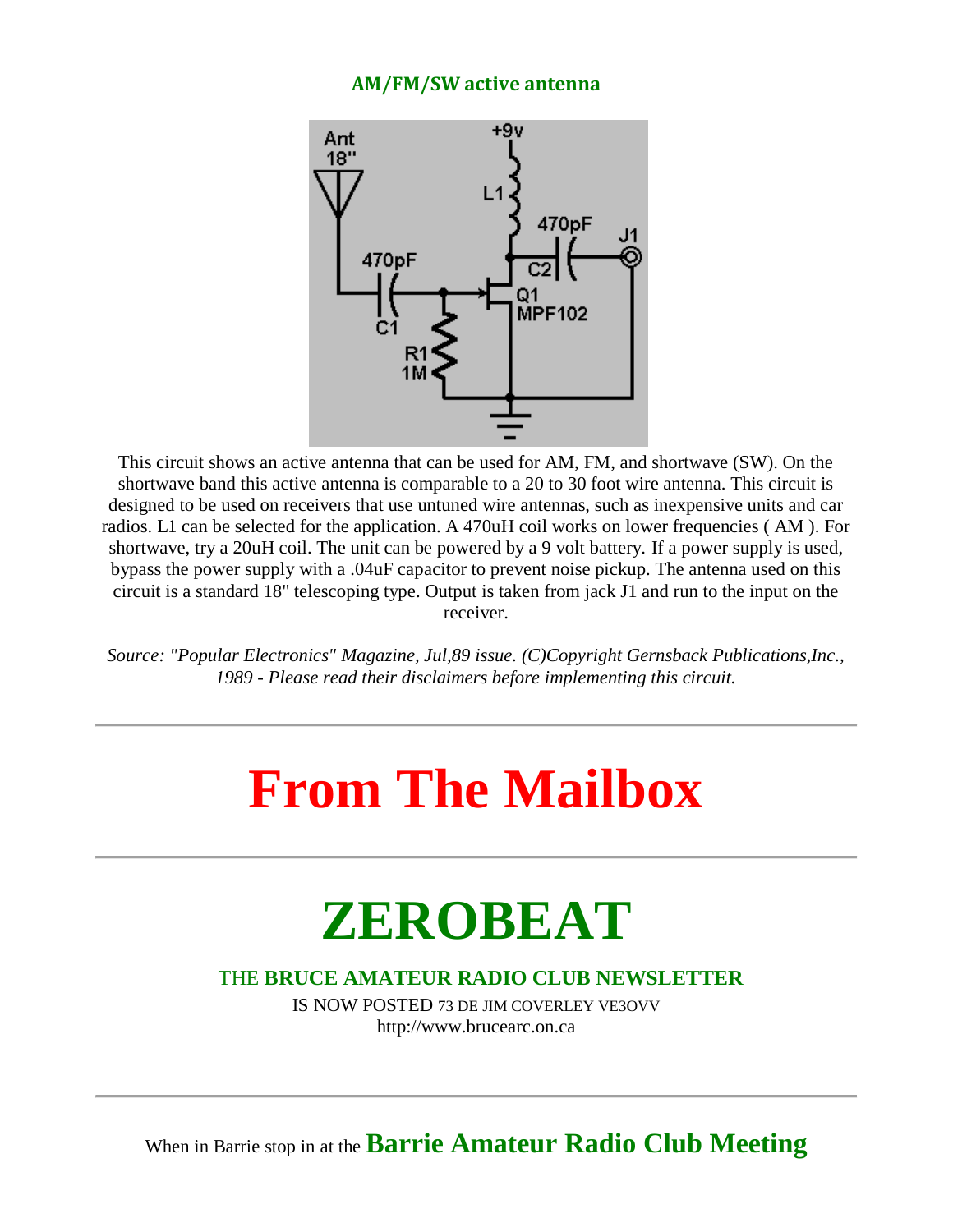#### **Tom**

The Wilf Blakey 2001 pic is a pic I got from Wilf there in the fall When he lived in Maxwell, down by Flesherton...Wilf was with the club years ago and now lives up in northern Ontario. There is a pic of him here from the 1977 split rail...

The rest are from the VE3OSR repeater install in 1974...

bob VE3XOX